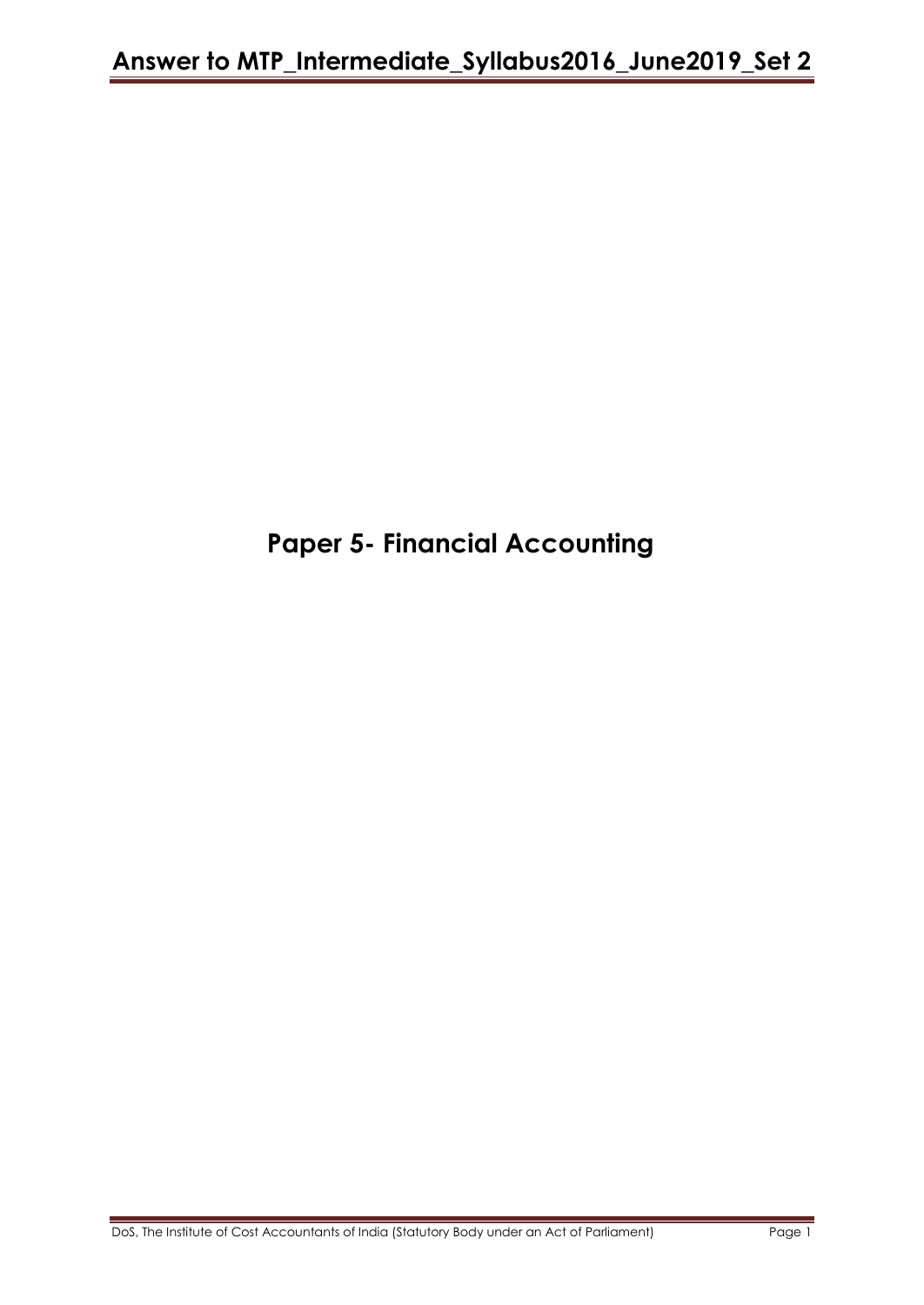### **Paper 5- Financial Accounting**

**Full Marks : 100 Time allowed: 3 hours**

**Section - A**

### **1. Answer the following questions**

- **(a) Multiple choice questions: [10x1=10]**
	- (i) Which of the following is not part of financial statements?
		- (A) Trading and Profit & Loss Account
		- (B) Balance Sheet
		- (C) **Fund Flow Statement**
		- (D) Notes to Accounts
	- (ii) Which subsidiary book serves both as Journal as well as ledger?
		- (A) **Cash Book**
		- (B) Purchase Book
		- (C) Sales Return Book
		- (D) Bills Receivable Book
	- (iii) Purchase return immediately paid in cash would be entered into
		- (A) Purchase return Book
		- **(B) Cash Book**
		- (C) Journal Proper
		- (D) Purchase Book
	- (iv) Which of the following is not the part of inventory cost as per AS 2?
		- (A) Administrative Overheads that contribute to bringing the inventories to their present location and condition.
		- (B) Normal loss.
		- **(C) Storage costs that are not necessary in the production process prior to a further production stage.**
		- (D) None of the above.
	- (v) State the ratio in which the partners share all the accumulated profits, reserves, losses and fictitious assets in case of change in profit sharing ratio.
		- (A) **Old profit sharing ratio**
		- (B) New profit sharing ratio
		- (C) Equally
		- (D) None of the above
	- (vi) Any change in the accounting policy relating to Fixed Assets which has a material effect in the current or later periods should be disclosed. This is in accordance with the accounting principle of:
		- (A) Going Concern
		- (B) Conservatism
		- **(C) Consistency**
		- (D) Disclosure
	- (vii) AS-7 is related to
		- (A) Revenue Recognition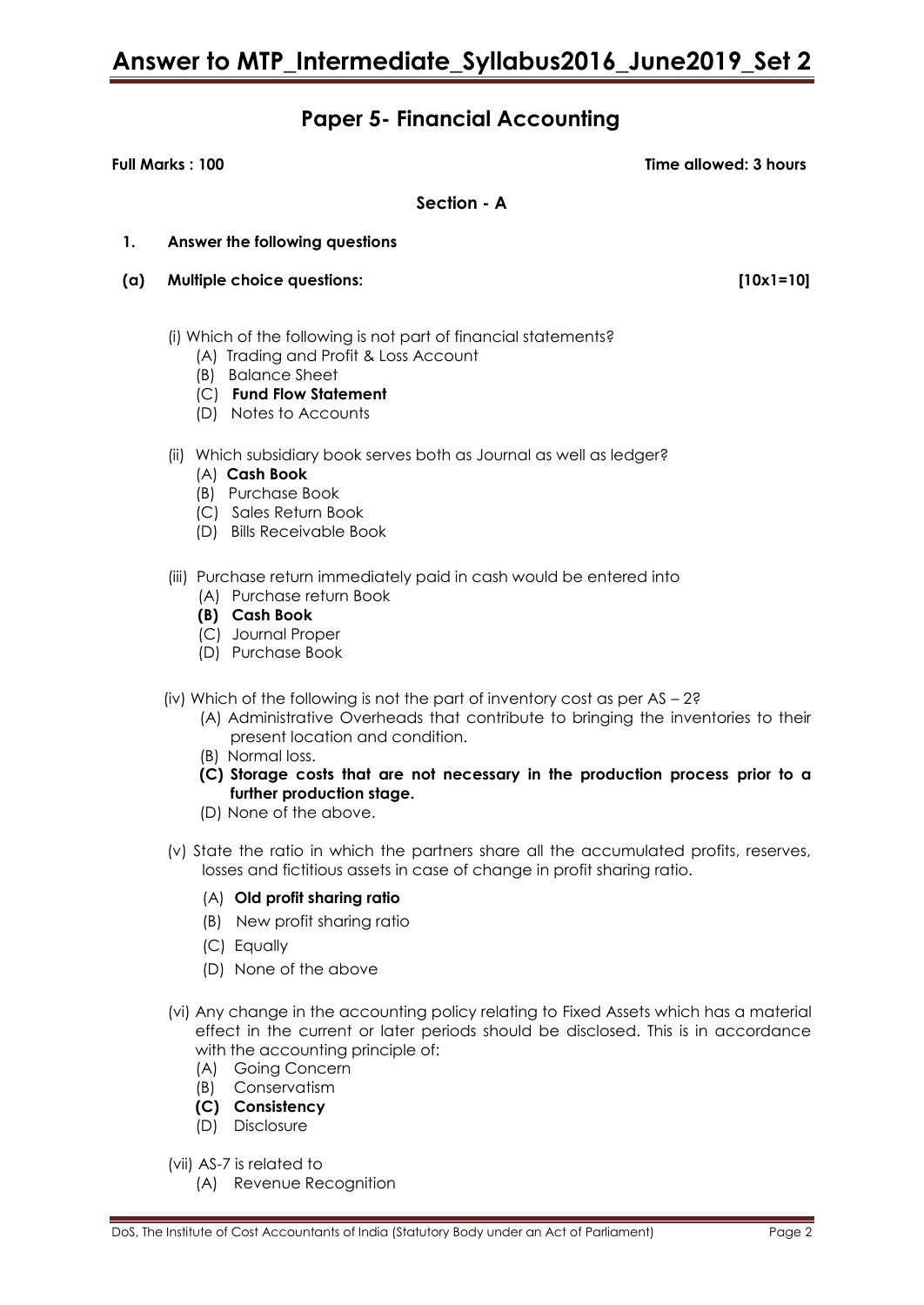- (B) Cash Flow Statement
- (C) **Construction Contract**
- (D) Disclosure of Accounting policies

(viii) An amount spent in connection with obtaining a License for starting the factory is (A) Revenue Expenditure

- **(B) Capital Expenditure**
- (C) Pre-paid Expenditure
- (D) None of the above
- (ix) According to AS-15 (Revised) superannuation scheme which has relevance only to the final salary and number of years of service is

### **(A) Defined Benefit Scheme**

- (B) Defined Contribution Scheme
- (C) Non-Contributory Scheme
- (D) Both (A) and (B)
- (x) Goods are sent to the Branch at cost plus 25%. The loading on invoice price is:
	- **(A) 20%;**
	- (B) 25%;
	- (C) 30%;
	- (D) None of the above.

### **(b) Match the following: [5x1=5]**

| Column-I |                                                 |     | Column-II                         |  |  |
|----------|-------------------------------------------------|-----|-----------------------------------|--|--|
| (i)      | <b>Real Account</b>                             |     | (A) Short workings                |  |  |
| (ii)     | AS - 10                                         | (B) | <b>Activity Centre</b>            |  |  |
| (iii)    | Department                                      |     | (C)  Installment Sale             |  |  |
| (iv)     | Ownership is transferred at the<br>time of sale |     | (D) Property, Plant and Equipment |  |  |
| (v)      | <b>Royalty</b>                                  | Έ)  | Securities and Shares             |  |  |

### **Answer:**

| Column-I |                                                                          |     | Column-II                     |  |  |
|----------|--------------------------------------------------------------------------|-----|-------------------------------|--|--|
|          | <b>Real Account</b>                                                      | Έ   | Securities and Shares         |  |  |
| (ii)     | $AS - 10$                                                                | (D) | Property, Plant and Equipment |  |  |
| (iii)    | Department                                                               | (B) | <b>Activity Centre</b>        |  |  |
| (iv)     | Ownership is transferred at the   (C)   Installment Sale<br>time of sale |     |                               |  |  |
| (v)      | Royalty                                                                  |     | (A) Short workings            |  |  |

### **(c) Fill in the blanks: [5x1=5]**

- **(i) In case of \_\_\_\_\_\_\_\_ \_\_\_\_\_\_\_ contracts, contractor agrees for fixed price of the contract or fixed rate per unit.**
- **(ii) \_\_\_\_\_\_\_\_\_\_\_\_ bill is used without a trade transaction and is for mutual benefit.**
- **(iii) Vehicles represent \_\_\_\_\_\_\_\_\_ expenditure while repairs to vehicle would mean \_\_\_\_\_\_\_\_\_\_expenditure.**
- **(iv) Income & Expenditure Account is similar to \_\_\_\_\_\_\_\_\_ \_\_\_\_\_\_\_\_\_ A/c.**
- **(v) \_\_\_\_\_\_\_\_ may remain in a software because of Inadequate testing.**

### **Answer:**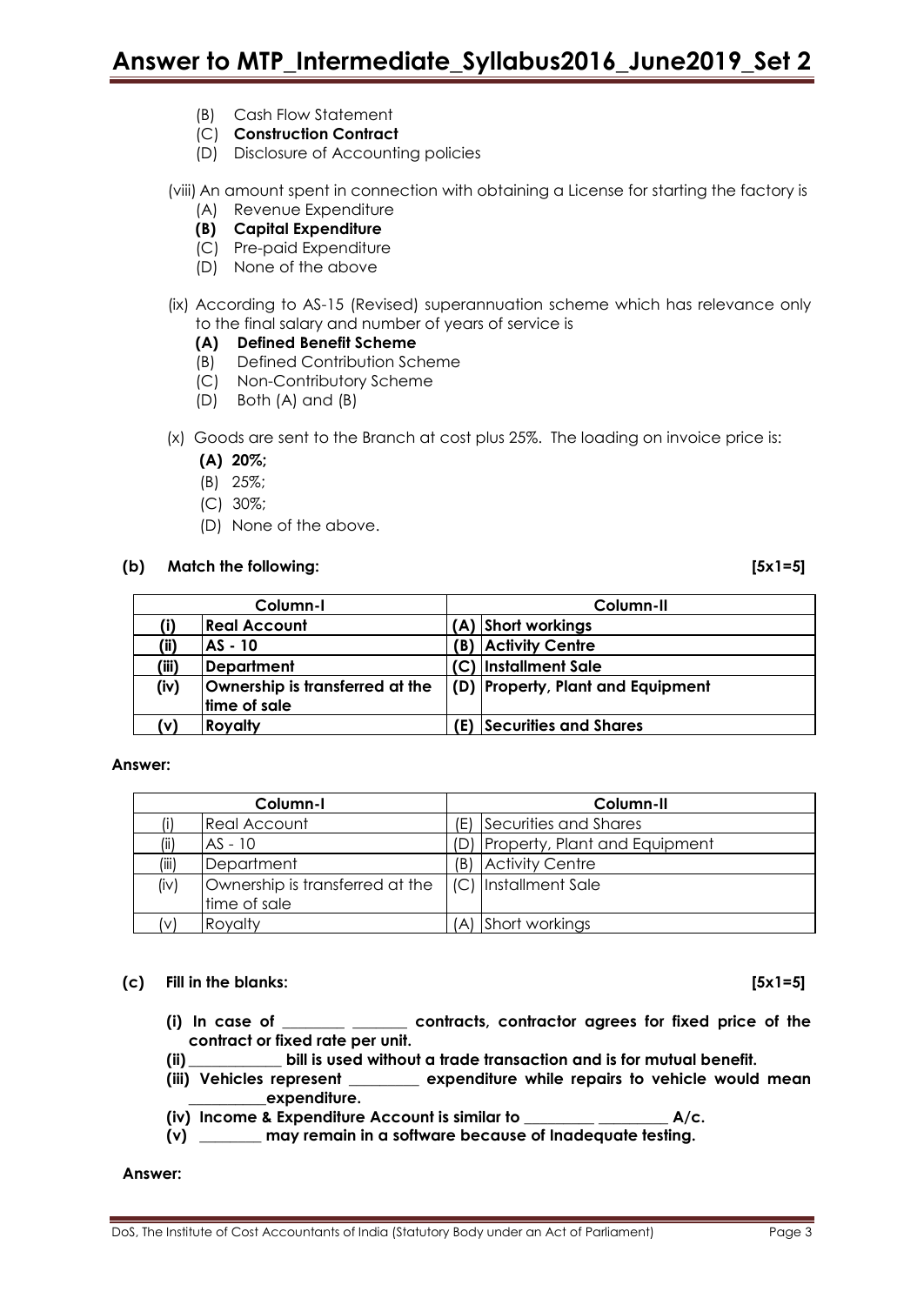- (i) Fixed Price;
- (ii) Accommodation;
- (iii) capital, revenue;
- (iv) Profit and Loss;
- (v) Bugs.
- **(d) State whether the following statements are true or false: [5x1=5]**

- **(i) As per going concern concept, the Accountant should provide for all possible losses but should not anticipate profit.**
- **(ii) Minimum rent is also called dead rent or fixed rent.**
- **(iii) Hybrid Basis of Accounting is the combination of both Cash as well as Stock Debtors basis of Accounting.**
- **(iv) Expenditure to acquire raw materials is a Revenue Expenditure.**
- **(v) Honour of a Bill means that the acceptor refuses to honour his commitment on due date and for this, payment of the bill on presentation does not take place.**

**Answer:**

- (i) False;
- (ii) True;
- (iii) False;
- (iv) True;
- (v) False.

### **Section - B**

**Answer any five from the following. Each question carries 15 marks (5x15=75)**

- **2. (a) State with reasons whether the following classification of cost are correct or not:**
	- **(i) Expenditure which results in acquisition of a permanent asset is revenue expenditure.**
	- **(ii) Wages paid for erection of machinery are debited to the Machinery Account.**
	- **(iii) A legal fee paid to acquire a Building is a Capital expenditure.**
	- **(iv) Amount paid to Management Company for consultancy to reduce the working expenses is revenue expenditure.**
	- **(v) Legal expenses incurred for abuse of trade mark, is a revenue expense. [5]**

**Answer:**

| SI. No | Correct/<br>Incorrect | <b>Explanation</b>                                                                                                                                                                                                   |
|--------|-----------------------|----------------------------------------------------------------------------------------------------------------------------------------------------------------------------------------------------------------------|
| (i)    | <b>Incorrect</b>      | It is a capital expenditure as it has been incurred for acquiring<br>capital asset that is expected to provide future economic benefits<br>of enduring nature,                                                       |
| (ii)   | Correct               | It is a capital expenditure as it has been incurred to put the<br>capital asset to use and provides future economic benefits of<br>enduring nature. It should be capitalised and hence, debited to<br>Machinery A/c. |
| (iii)  | Correct               | It is a capital expenditure as it provides benefits of enduring nature.                                                                                                                                              |
| (iv)   | Incorrect             | It is a capital expenditure as it is incurred to reduce the operating<br>costs of the entity and provides future economic benefits over a<br>long-term period.                                                       |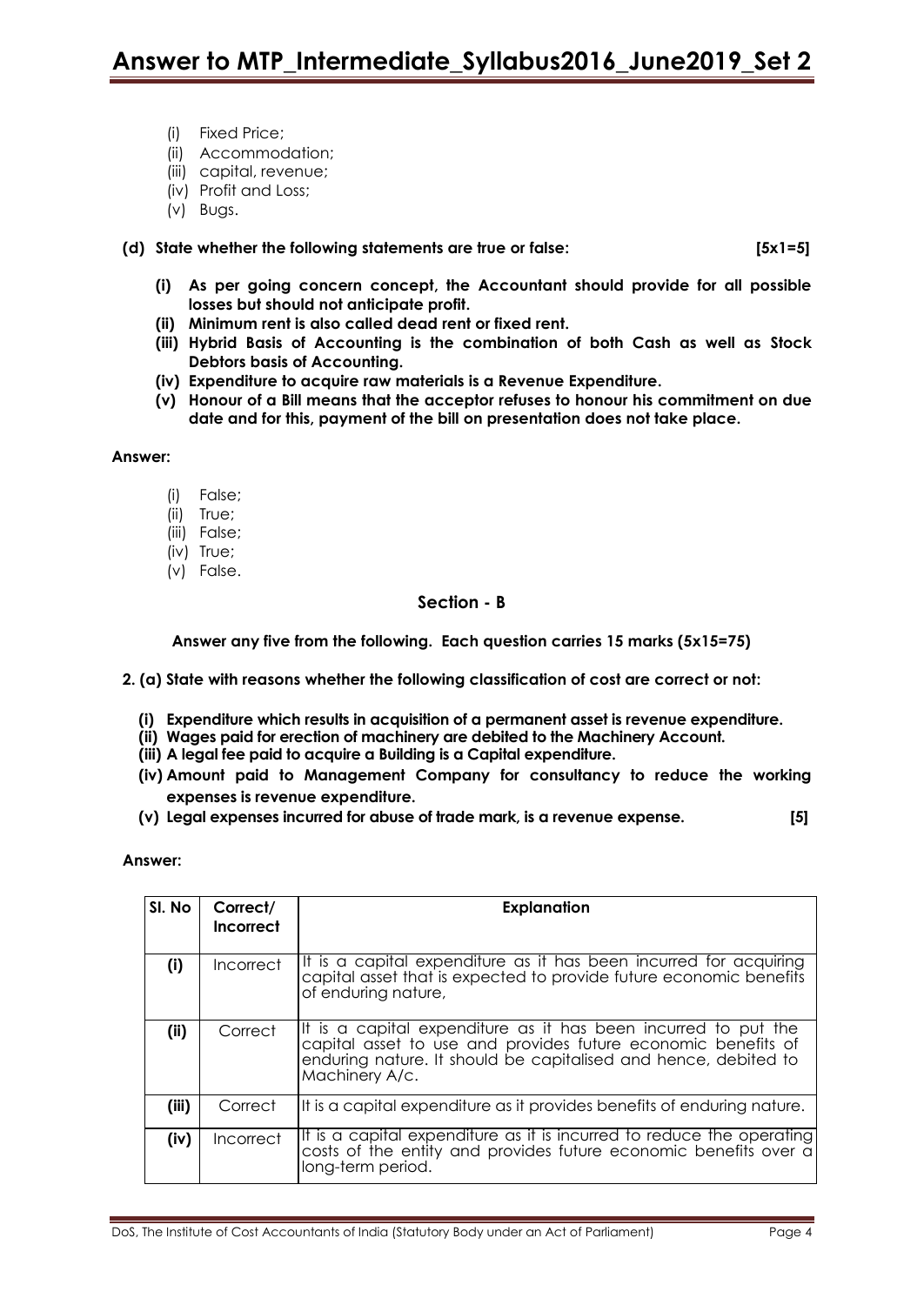|  | $(v)$   Correct   It is incurred for maintaining an existing capital asset. |
|--|-----------------------------------------------------------------------------|

**(b) Abhi for mutual accommodation of Ravi and himself drew upon the latter a three months bill for** ` **48,000 on 1st July, 2017, which was duly accepted. Abhi discounted the bill at 5% p.a. on 4th July, 2017 and remitted ½ of the proceeds to Ravi.**

**On 1st August, 2017, Ravi drew and Abhi accepted a bill at 3 months for** ` **19,200. On 4th August, 2017, Ravi discounted the bill at 6% p.a. and remitted half the proceeds to Abhi. At maturity Abhi met his acceptance, but Ravi failed to meet his and Abhi had to take up. Abhi drew and Ravi accepted a new bill at two months on 4th November, 2017, for the amount due to Abhi plus** ` **400 as interest. On 1st January, 2018, Ravi became insolvent and a first and final dividend of 40 paises in the rupee was received from his estate on 31st March, 2018.**

**Note: Days of grace for discounting purposes may be ignored.**

**Required: Pass the necessary Journal Entries in the Books of Abhi. [10]**

### **Answer:**

| Journal     |                                                                        |     |      |                      |                 |  |
|-------------|------------------------------------------------------------------------|-----|------|----------------------|-----------------|--|
| <b>Date</b> | <b>Particulars</b>                                                     |     | L.F. | Dr. $(\overline{z})$ | Cr. $(\bar{z})$ |  |
| July 1,     | <b>Bills Receivable A/c</b>                                            | Dr. |      | 48,000               |                 |  |
| 2017        | To Ravi A/c                                                            |     |      |                      | 48,000          |  |
|             | bill<br>drawn<br>Ravi<br>mutual<br>(Being<br>$\alpha$<br>on<br>for     |     |      |                      |                 |  |
|             | accommodation for 3 months)                                            |     |      |                      |                 |  |
| July 4      | Bank A/c                                                               | Dr. |      | 47,400               |                 |  |
|             | Discount on Bills A/c                                                  | Dr. |      | 600                  |                 |  |
|             | To Bills receivable A/c                                                |     |      |                      | 48,000          |  |
|             | (Being the bill discounted with the bank @ 5% pa)                      |     |      |                      |                 |  |
|             | Ravi A/c                                                               | Dr. |      | 24,000               |                 |  |
|             | To Bank A/c                                                            |     |      |                      | 23,700          |  |
|             | To Discount on Bills A/c                                               |     |      |                      | 300             |  |
|             | (Being 1/2 of the proceeds sent to Ravi and 1/2 of the                 |     |      |                      |                 |  |
|             | discount charged to him)                                               |     |      |                      |                 |  |
| August 1    | Ravi A/c                                                               | Dr. |      | 19,200               |                 |  |
|             | To Bills payable A/c                                                   |     |      |                      | 19,200          |  |
|             | (Being a bill accepted for mutual accommodation                        |     |      |                      |                 |  |
|             | for 3 months)                                                          |     |      |                      |                 |  |
|             | August 4 Bank A/c                                                      | Dr. |      | 9,456                |                 |  |
|             | Discount on Bills A/c                                                  | Dr. |      | 144                  |                 |  |
|             | To Ravi A/c                                                            |     |      |                      | 9,600           |  |
|             | (Being $\frac{1}{2}$ on the proceeds received and $\frac{1}{2}$ of the |     |      |                      |                 |  |
|             | discount shared)                                                       |     |      |                      |                 |  |
| October     | Ravi A/c                                                               | Dr. |      | 48,000               |                 |  |
| 4           | To Bank A/c                                                            |     |      |                      | 48,000          |  |
|             | (Being the bill dishonoured and taken back from                        |     |      |                      |                 |  |
| Nov'4       | bank)                                                                  |     |      |                      |                 |  |
|             | <b>Bills Payable A/c</b><br>To Bank A/c                                | Dr. |      | 19,200               | 19,200          |  |
|             |                                                                        |     |      |                      |                 |  |
| Nov'4       | (Being the bill honoured at maturity)<br>Ravi A/c                      | Dr. |      | 400                  |                 |  |
|             | To Interest A/c                                                        |     |      |                      | 400             |  |
|             | (Being the interest due to Ravi)                                       |     |      |                      |                 |  |
|             |                                                                        |     |      |                      |                 |  |

### **In the books of Abhi**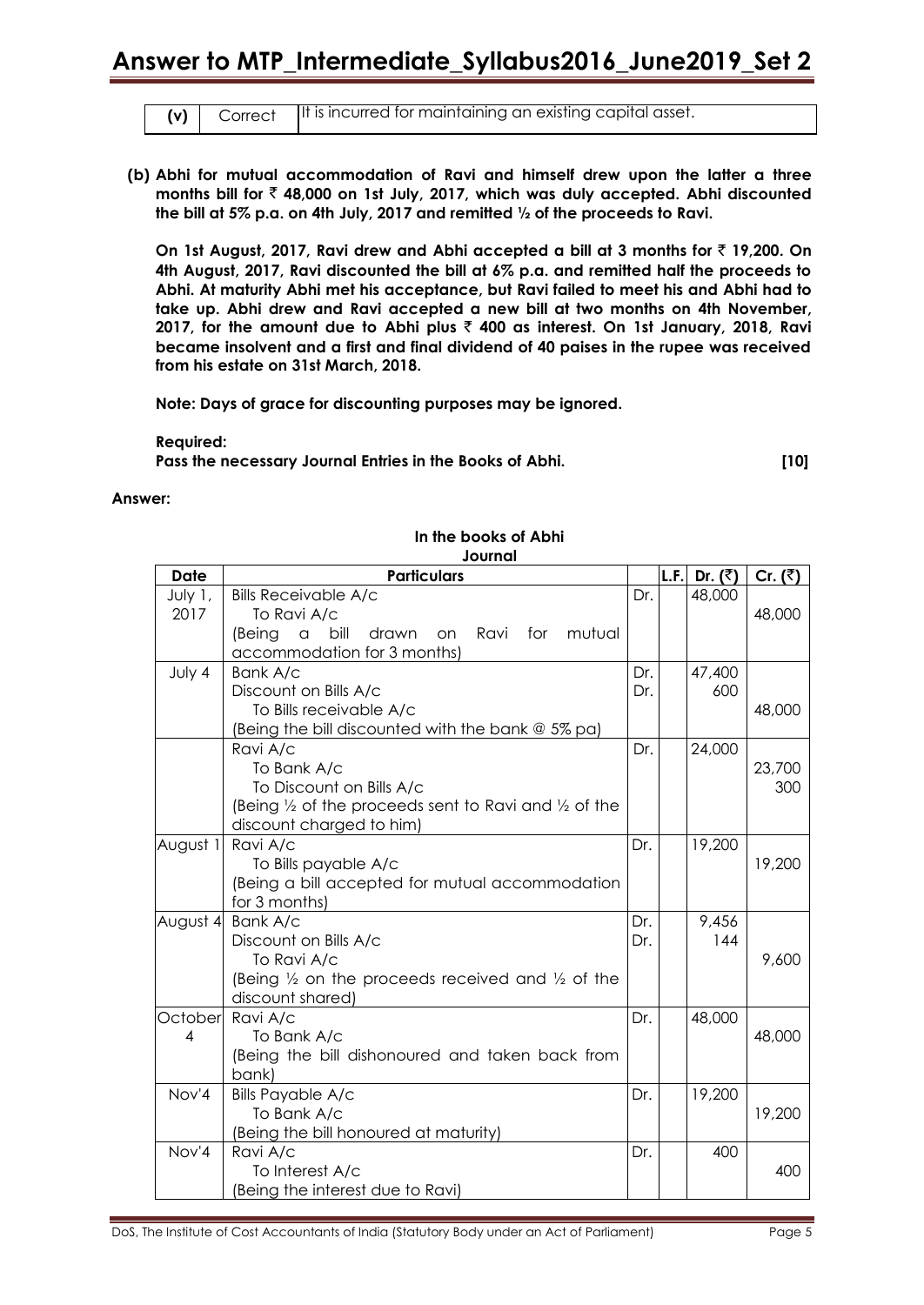| Nov'4 | Bills receivable A/c (see note)                       | Dr. | 34,000 |        |
|-------|-------------------------------------------------------|-----|--------|--------|
|       | To Ravi A/c                                           |     |        | 34,000 |
|       | (Being a new bill drawn on Ravi for 2 months)         |     |        |        |
| 2016  | Ravi A/c                                              | Dr. | 34,000 |        |
| Jan'1 | To Bills receivable A/c                               |     |        | 34,000 |
|       | (Being the bill dishonoured due to Ravi's insolvency) |     |        |        |
| March | Bank A/c                                              | Dr. | 13,600 |        |
| 31    | Bad debt A/c                                          | Dr. | 20,400 |        |
|       | To Ravi A/c                                           |     |        | 34,000 |
|       | (Being final dividend received from Ravi estate @     |     |        |        |
|       | 40 paise in a rupee)                                  |     |        |        |

**Note:** Value of the new bill will be ₹ 24,000 for 1st bill + ₹ 9,600 for 2<sup>nd</sup> bill + ₹ 400 for interest = ₹ 34,000.

**3. The following is the Income and Expenditure Account of PINK CLUB for the year ended March 31, 2017. (Amount in** `**)** 

|                                     |           |                                                    | ∣Amount in <b>≺</b> |
|-------------------------------------|-----------|----------------------------------------------------|---------------------|
| <b>To Salaries</b>                  | 4,95,000  | <b>By Subscriptions</b>                            | 13,00,000           |
| To Rent                             | 1,20,000  | <b>By Entrance Fees</b>                            | 2,00,000            |
| <b>To Printing &amp; Stationery</b> | 30,000    | <b>By Contribution for Annual</b><br><b>Dinner</b> | 1,60,000            |
| <b>To Travelling Expenses</b>       | 60,000    | By Profit on Annual Sports                         | 20,000              |
| <b>To Annual Dinner Expenses</b>    | 1,35,000  |                                                    |                     |
| To Secretary's Honorarium           | 1,20,000  |                                                    |                     |
| <b>To General Expenses</b>          | 60,000    |                                                    |                     |
| <b>To Interest and Bank Charges</b> | 18,000    |                                                    |                     |
| <b>To Audit Fees</b>                | 20,000    |                                                    |                     |
| <b>To Books &amp; Periodicals</b>   | 30,000    |                                                    |                     |
| <b>To Depreciation</b>              | 25,000    |                                                    |                     |
| To Excess of Income over            | 5,67,000  |                                                    |                     |
| <b>Expenditure</b>                  |           |                                                    |                     |
|                                     | 16,80,000 |                                                    | 16,80,000           |

**The Income and Expenditure Account has been prepared after the following adjustments:**

| Subscription Outstanding on 31.03.2016.         | 1.20.000 |
|-------------------------------------------------|----------|
| Subscription received in Advance on 31.03.2016. | 90.000   |
| Subscription Outstanding on 31.03.2017          | 80.000   |
| Subscription received in Advance on 31.03.2017  | 1.40.000 |

**Salaries Outstanding at the beginning of the year and at the end of the year were**  `**40,000 and** `**30,000 respectively.** 

**Audit fees for the year (2016-17) has not been paid. Previous year's audit fee** `**15,000 was paid during the year.** 

**The club's Assets on 31st March, 2016 were as follows:** 

| <b>Freehold Land</b>    | 10,00,000 |
|-------------------------|-----------|
| <b>Sport Equipments</b> | 2,60,000  |

At the end of the year, after depreciation the equipments amounted to  $\bar{z}$  2,70,000. **Bank Loan of** ` **1,00,000 as on 31st March, 2016 was still due at the end of the current year. On 31st March, 2017. Cash as Bank amounted to** ` **6,97,000.**

**You are required to prepare:**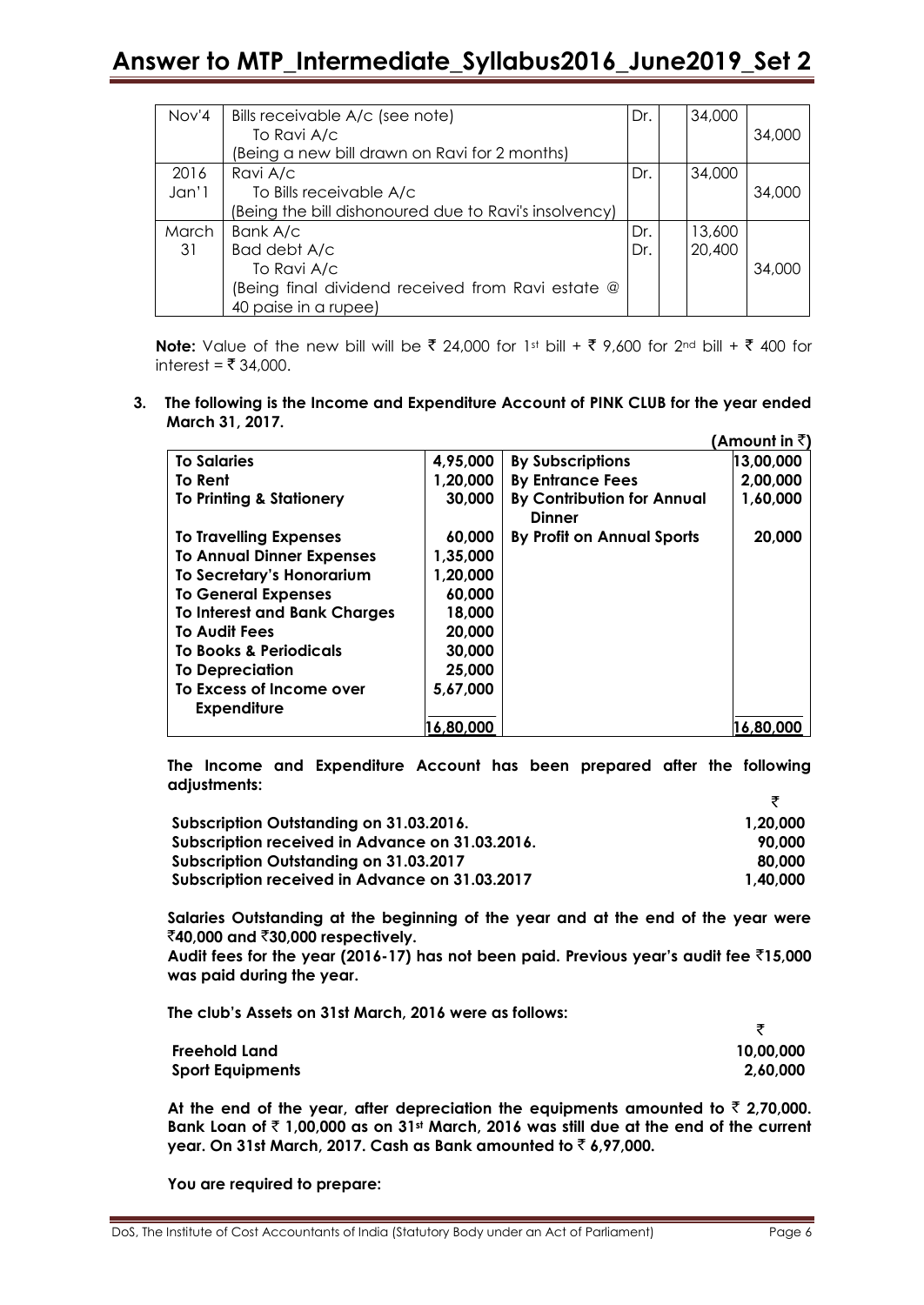**(i) The Receipts and Payments Account for the year ended 31st March, 2017 and Balance Sheet as on 31.03.2017.**

### **Answer:**

### **PINK CLUB Receipts and Payments Account For the year ended 31st March, 2017**

| Dr.                               |               |                                          | Cr.           |
|-----------------------------------|---------------|------------------------------------------|---------------|
| <b>Receipts</b>                   | Amount<br>(₹) | <b>Payments</b>                          | Amount<br>(₹) |
| To Balance b/d (Balancing Figure) | 55,000        | By Salaries (4,95,000 - 30,000)          | 4,65,000      |
| To Subscription (Working Note-3)  | 13,90,000     | By Outstanding salaries for<br>$15 - 16$ | 40,000        |
| To Entrance Fees                  | 2,00,000      | By Rent                                  | 1,20,000      |
| To Contribution for Annual Dinner | 1,60,000      | By Printing & Stationery                 | 30,000        |
| To Excess of Annual Sports Meet   | 20,000        | By Travelling Expenses                   | 60,000        |
| Receipts over expenditure         |               |                                          |               |
|                                   |               | By Annual Dinner Expenses                | 1,35,000      |
|                                   |               | By Secretary's Honourarium               | 1,20,000      |
|                                   |               | <b>By General Expenses</b>               | 60,000        |
|                                   |               | By Interest and Bank<br>Charges          | 18,000        |
|                                   |               | By Outstanding Audit Fees<br>for 15-16   | 15,000        |
|                                   |               | By Books and Periodicals                 | 30,000        |
|                                   |               | By Sports Equipment<br>(working Note-2)  | 35,000        |
|                                   |               | By Balance c/d                           | 6,97,000      |
|                                   | 18,25,000     |                                          | 18,25,000     |

### **Alternative Solution —**

### **If a separate Salary Account is opened**

| Dr.                    |          | <b>Salary Account</b>                  |          |  |  |
|------------------------|----------|----------------------------------------|----------|--|--|
| <b>Particulars</b>     |          | <b>Particulars</b>                     |          |  |  |
| To Bank A/c (Bal fig.) | 5,05,000 | By Balance b/d(O/S)                    | 40,000   |  |  |
| To Balance c/d (O/S)   | 30,000   | By Income & Expenditure<br>A/c (given) | 4,95,000 |  |  |
|                        | 5,35,000 |                                        | 5,35,000 |  |  |

### **Receipts and Payments account**

| Dr.                        | For the year ended 31st March, 2017 | Cr.                        |          |
|----------------------------|-------------------------------------|----------------------------|----------|
| <b>Receipts</b>            |                                     | <b>Payments</b>            |          |
| To Balance b/d (Bal fig.)  | 55,000                              | <b>By Salaries</b>         | 5,05,000 |
| To Subscription            | 13,90,000                           | By Rent                    | 1,20,000 |
| <b>To Entrance Fees</b>    | 2,00,000                            | By Printing & Stationery   | 30,000   |
| To Contribution for Annual | 1,60,000                            | By Travelling Expenses     | 60,000   |
| Dinner                     |                                     |                            |          |
| To Profit on Annual Sports | 20,000                              | <b>By Annual Dinner</b>    | 1,35,000 |
|                            |                                     | Expenses                   |          |
|                            |                                     | By Secretary's             | 1,20,000 |
|                            |                                     | Honorarium                 |          |
|                            |                                     | <b>By General Expenses</b> | 60,000   |
|                            |                                     | By Interest and Bank       | 18,000   |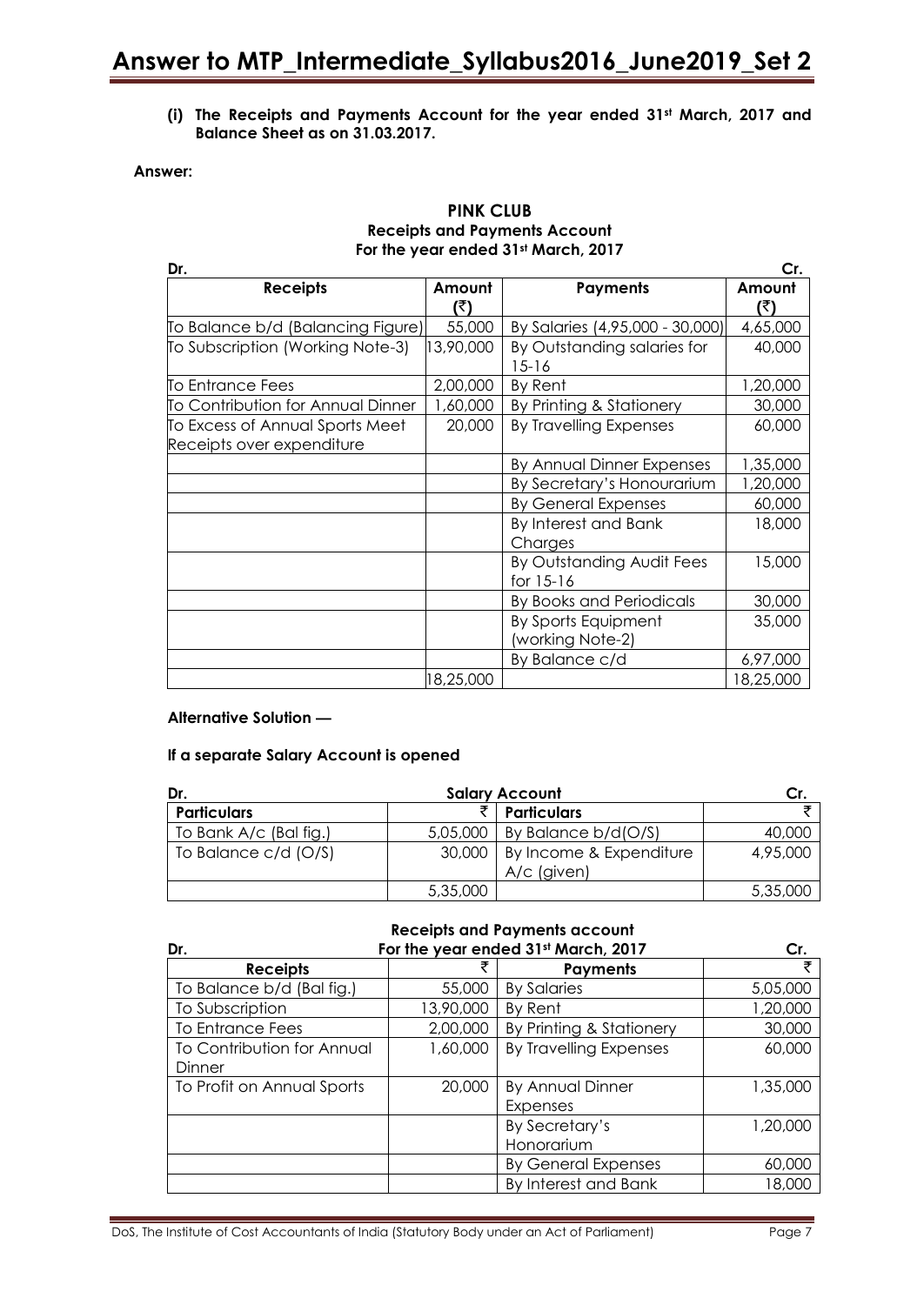|           | Charges                  |           |
|-----------|--------------------------|-----------|
|           | By Outstanding Audit     | 15,000    |
|           | Fees                     |           |
|           | By Books and Periodicals | 30,000    |
|           | By Sports Equipment      | 35,000    |
|           | By Balance c/d           | 6,97,000  |
| 18,25,000 |                          | 18,25,000 |

### **Balance Sheet as on 31st March 2017**

| <b>Liabilities</b>                        | Amount<br>(₹ | Amount<br>(₹)      | <b>Assets</b>             | Amount<br>(₹) | Amount<br>(₹) |
|-------------------------------------------|--------------|--------------------|---------------------------|---------------|---------------|
| Capital Fund                              | 11,90,000    |                    | Freehold land             |               | 10,00,000     |
| Add: Excess of Income<br>over Expenditure |              | 5,67,000 17,57,000 | Sports equivalent         | 2,95,000      |               |
| <b>Bank Loan</b>                          |              | 1,00,000           | ILess:<br>Depreciation    | 25,000        | 2,70,000      |
| <b>Outstanding Salaries</b>               |              | 30,000             | Subscription in<br>Arrear |               | 80,000        |
| Outstanding audit fees                    |              |                    | 20,000 Cash at Bank       |               | 6,97,000      |
| Subscription in advance                   |              | 1,40,000           |                           |               |               |
|                                           |              | 20,47,000          |                           |               | 20,47,000     |

### **Working Notes:**

### **1. Opening Balance of Capital Fund**

### **Balance Sheet as on 31st March, 2016**

| <b>Liabilities</b>              | Amount (₹) | <b>Assets</b>                 | Amount (₹) |
|---------------------------------|------------|-------------------------------|------------|
| Capital Fund (Balancing Figure) |            | 11,90,000 Freehold land       | 10,00,000  |
| Bank Loan                       |            | 1,00,000 Sports equivalent    | 2,60,000   |
| <b>Outstanding Salaries</b>     |            | 40,000 Subscription in Arrear | 1,20,000   |
| Outstanding audit fees          |            | 15,000 Cash at Bank           | 55,000     |
| Subscription in advance         | 90,000     |                               |            |
|                                 | 14,35,000  |                               | 14,35,000  |

### **2. Sports Equipment purchased during 2016-17 Sports Equipment Account**

| Dr. |                        |            |    |                 |            |
|-----|------------------------|------------|----|-----------------|------------|
|     |                        | Amount (₹) |    |                 | Amount (₹) |
|     | To Balance b/d         | 2,60,000   |    | By Depreciation | 25,000     |
|     | To Bank A/c - Purchase | 35,000     | Bv | Balance C/d     | 2,70,000   |
|     |                        | 2,95,000   |    |                 | 2,95,000   |

### **3. Statement showing collection of subscription during 2016-17**

|                                                      | Amount $(\bar{z})$ | Amount $(\bar{z})$ |
|------------------------------------------------------|--------------------|--------------------|
| Subscription for 2016-17                             |                    | 13,00,000          |
| Add: Subscription outstanding on 31.03.2016          | 1,20,000           |                    |
| Add: Subscription received in advance on 31.03.2017  | 1,40,000           | 2,60,000           |
|                                                      |                    | 15,60,000          |
| Less: Subscription outstanding on 31.03.2017         | 80,000             |                    |
| Less: Subscription received in advance on 31.03.2016 | 90,000             | 1,70,000           |
|                                                      |                    | 13,90,000          |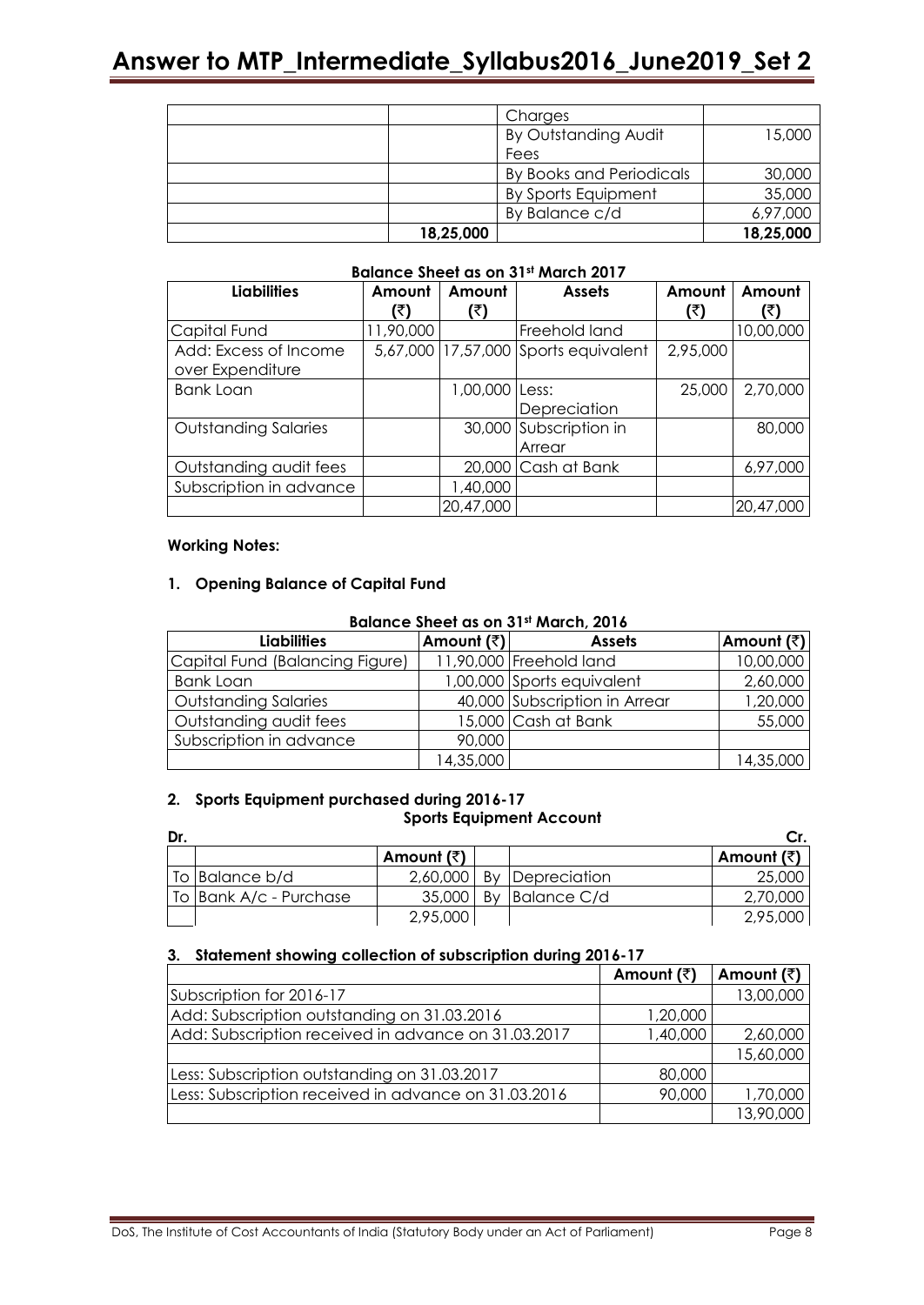- **4. (a) A,B and C are partners in a firm sharing profits and losses in the ratio of 5 : 3 : 2. On 31st December, 2016 the firm was dissolved. On dissolution, the following particulars are available:**
	- **(i) Assets realised** `**3,40,000 after a loss of** `**40,000.**
	- **(ii) Liabilities were paid** `**54,000 including an unrecorded liability of** `**2,000.**
	- **(iii) Realisation expenses were** `**1,400, out of which** `**800 were paid by the firm and balance by partner A.**
	- **(iv) On the date of dissolution, partners' capital was in the ratio of 2 : 2 : 1.**
	- **Prepare Realisation account, Partners' Capital accounts and Bank account. [9]**
	- **(b) S and P are partners in a firm sharing profits and losses in the ratio of 3 : 2 respectively. The fixed capital of S is** `**1,20,000 and P is** `**75,000. On 1st April, 2017 they admitted K as a new partner for 1/5th share in future profits. K brought** `**75,000 as his capital. Calculate the value of goodwill of the firm and record Journal entries on K's admission. [6]**

### **Answer:**

**(a)** Capital = Asset – Liabilities =  $3,80,000 - 52,000 = ₹3,28,000$ A's Capital =  $3,28,000 \times 2/5 = ₹1,31,200$ B's Capital = 3,28,000  $\times$  2/5 = ₹1,31,200  $C$ 's Capital = 3,28,000 × 1/5 = ₹65,600

| <b>Realization Account</b><br>Dr. |          |                                |        |          |  |
|-----------------------------------|----------|--------------------------------|--------|----------|--|
| <b>Particulars</b>                |          | <b>Particulars</b>             |        |          |  |
| To Sundry Assets A/c              |          | 3,80,000 By Liabilities        |        | 52,000   |  |
| To Bank A/c (Liability)           |          | 54,000 By Bank (Sundry Assets) |        | 3,40,000 |  |
| To Bank A/c (Expenses)            |          | 800 By Realisation Loss:       |        |          |  |
| To A's Capital A/c                | 600      | A's Capital A/c                | 21,700 |          |  |
|                                   |          | <b>B's Capital A/c</b>         | 13,020 |          |  |
|                                   |          | C's Capital A/c                | 8,680  | 43,400   |  |
|                                   | 4,35,400 |                                |        | 4,35,400 |  |

| Dr.                               | <b>Partners' Capital Account</b> |                    |        |                                                   |                 |            |        |  |  |
|-----------------------------------|----------------------------------|--------------------|--------|---------------------------------------------------|-----------------|------------|--------|--|--|
| <b>Particulars</b>                | A                                |                    | ₹      | <b>Particulars</b>                                | A               |            |        |  |  |
| To Realisation A/c<br>To Bank A/c | 21,700<br>,10,100                | 13,020<br>1,18,180 |        | 8,680 By Balance b/d<br>56,920 By Realisation A/c | 200, 31.<br>600 | ا 200, 31. | 65,600 |  |  |
|                                   | 1.31.800                         | 1,31,200           | 65,600 |                                                   | 1.31.800        | 1,31,200   | 65,600 |  |  |

| Dr.                |          | <b>Bank Account</b>         |          |  |
|--------------------|----------|-----------------------------|----------|--|
| <b>Particulars</b> |          | <b>Particulars</b>          |          |  |
| To Realization A/c |          | 3,40,000 By Realisation A/c |          |  |
| (Sundry Assets)    |          | (Liabilities paid)          | 54,000   |  |
|                    |          | By Realisation A/c (Exp)    | 800      |  |
|                    |          | By A's Capital A/c          | 1,10,100 |  |
|                    |          | By B's Capital A/c          | 1,18,180 |  |
|                    |          | By C's Capital A/c          | 56,920   |  |
|                    | 3,40,000 |                             | 3,40,000 |  |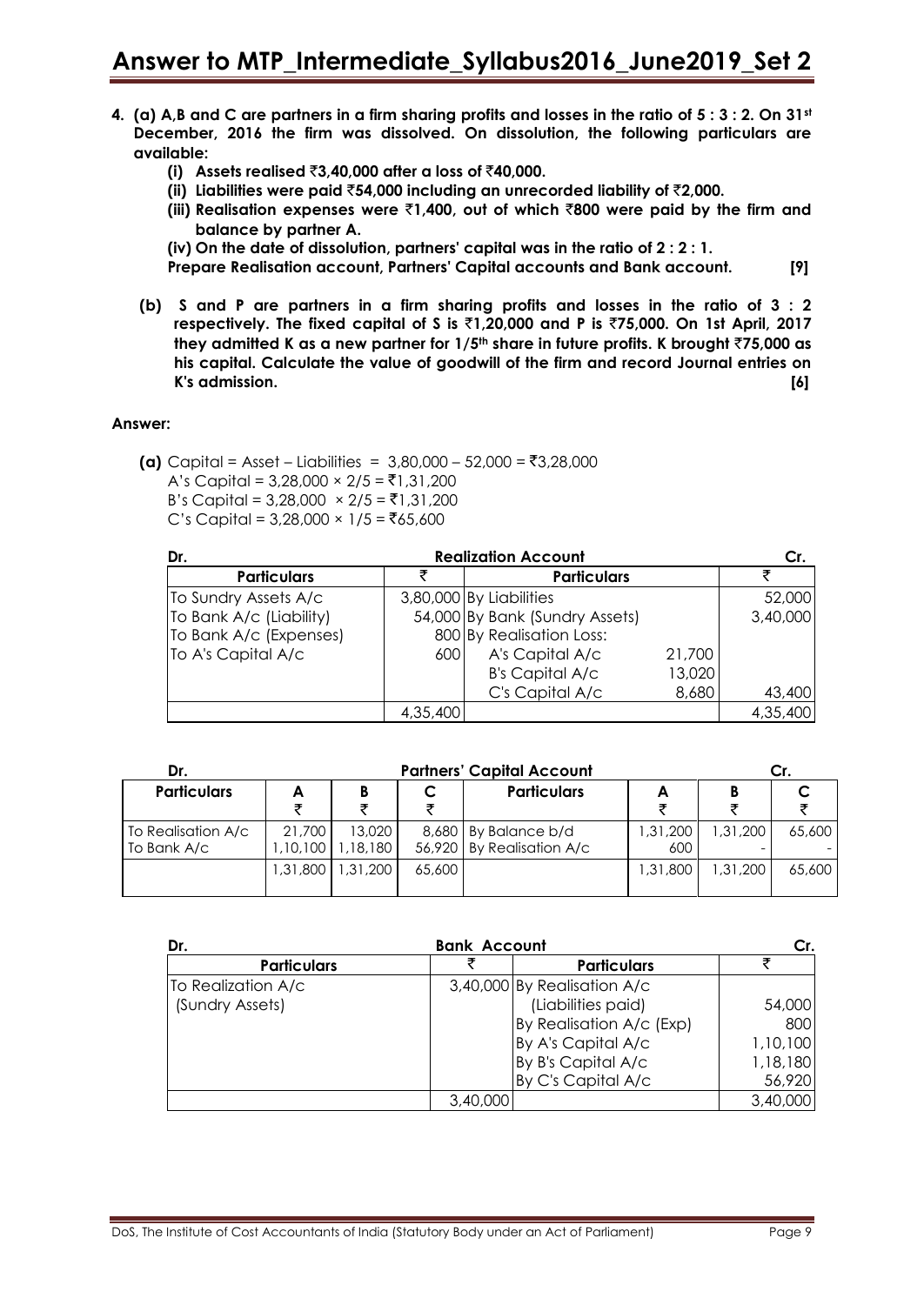| v<br>I<br>۰, |  |
|--------------|--|
|              |  |

### **(b) In the Books of S, P and K Journal**

| Date | <b>Particulars</b>                                   |     | L.F. | Dr. $(3)$ . | Cr. $(\bar{z})$ |
|------|------------------------------------------------------|-----|------|-------------|-----------------|
|      | Bank A/c                                             | Dr. |      | 75,000      |                 |
|      | To K's Capital A/c                                   |     |      |             | 75,000          |
|      | (Being capital bought in by K)                       |     |      |             |                 |
|      | K's Current A/c<br>Dr.                               |     |      | 21,000      |                 |
|      | To S's Current A/c                                   |     |      |             | 12,600          |
|      | To P's Current A/c                                   |     |      |             | 8,400           |
|      | (Being K's share of goodwill credited to S and P in) |     |      |             |                 |
|      | their sacrificing ratio, i.e., 3:2)                  |     |      |             |                 |

### **Note: Calculation of goodwill:**

- (i) Total Capital of the new firm on the basis of K's Capital =  $75,000 \times 5/1 = ₹3,75,000$
- (ii) Existing Capital of all partners including new partner's Capital =  $\bar{\tau}1,20,000 +$ ₹ 75,000 + ₹75,000 = ₹2,70,000.
- (iii) Firm's goodwill (Hidden) (i ii) ₹ 3,75.000 ₹ 2,70,000 = ₹ 1,05,000 K's share of goodwill = ₹1,05,000 × 1/5 = ₹ 21,000.
- **5. (a) Abir Ltd. has two departments A and B. From the following particulars prepare Departmental Trading Accounts and General Profit and Loss Account for the year ending 31st March,2018 —**

| <b>Particulars</b>                      | Dept. A<br>(₹ | Dept. B<br>(₹) | <b>Particulars</b>                     | Dept. A<br>(₹) | Dept. B<br>(₹) |
|-----------------------------------------|---------------|----------------|----------------------------------------|----------------|----------------|
| Opening<br><b>Stock</b><br>(at<br>cost) | 80,000        | 48,000         | Finishd<br>Goods<br><b>Transferred</b> |                |                |
| <b>Purchases</b>                        | 3,68,000      | 2,72,000       | - By Dep. B to A                       | 1,40,000       |                |
| <b>Carriage Inward</b>                  | 8,000         | 8,000          | - By Dept. A to B                      |                | 1,60,000       |
| <b>Wages</b>                            | 48,000        | 32,000         | <b>Finished</b><br><b>Return</b><br>οf |                |                |
|                                         |               |                | Goods                                  |                |                |
| <b>Sales</b>                            | 5,60,000      | 4,48,000       | - By Dept. B to A                      | 40,000         |                |
| Goods<br><b>Purchased</b>               |               |                | - By Dept. A to B                      |                | 28,000         |
| <b>Transferred</b>                      |               |                |                                        |                |                |
| - By Dept. B to A                       | 40,000        | ۰              | <b>Closing Stock</b>                   |                |                |
| - By Dept. A to B                       | ٠             | 32,000         | <b>Purchased Goods</b>                 | 18,000         | 24,000         |
|                                         |               |                | <b>Finished Goods</b>                  | 96,000         | 56,000         |

**Purchased Goods have been transferred mutually at their respective Departmental Purchase Cost and Finished Goods at Departmental Market Price and that 25% of the Closing Finished Stock with each Department represents Finished Goods received from the other Department. [9]**

### **Answer:**

#### **Departmental Trading and Profit and Loss Account for the year ending 31st March,2018 (Amount in** `**)**

| <b>Particulars</b> | Dept.A   | Dept.B   | Total    | <b>Particulars</b>    | Dept.A   | Dept.B   | Total     |
|--------------------|----------|----------|----------|-----------------------|----------|----------|-----------|
| To, Opening        | 80,000   | 48,000   | 1,28,000 | By Sales              | 5,60,000 | 4,48,000 | 10,08,000 |
| Stock              |          |          |          |                       |          |          |           |
| To, Purchases      | 3,68,000 | 2,72,000 | 6,40,000 | By, Transfer $-$      | 32,000   | 40,000   | 72,000    |
|                    |          |          |          | Purchased             |          |          |           |
|                    |          |          |          | Goods                 |          |          |           |
| To, Carriage       | 8,000    | 8,000    | 16,000   | By, Transfer $-$      | ,60,000  | .40.000  | 3,00,000  |
| Inward             |          |          |          | <b>Finished Goods</b> |          |          |           |
| To, wages          | 48,000   | 32,000   | 80,000   | By, Transfer $-$      | 28,000   | 40,000   | 68,000    |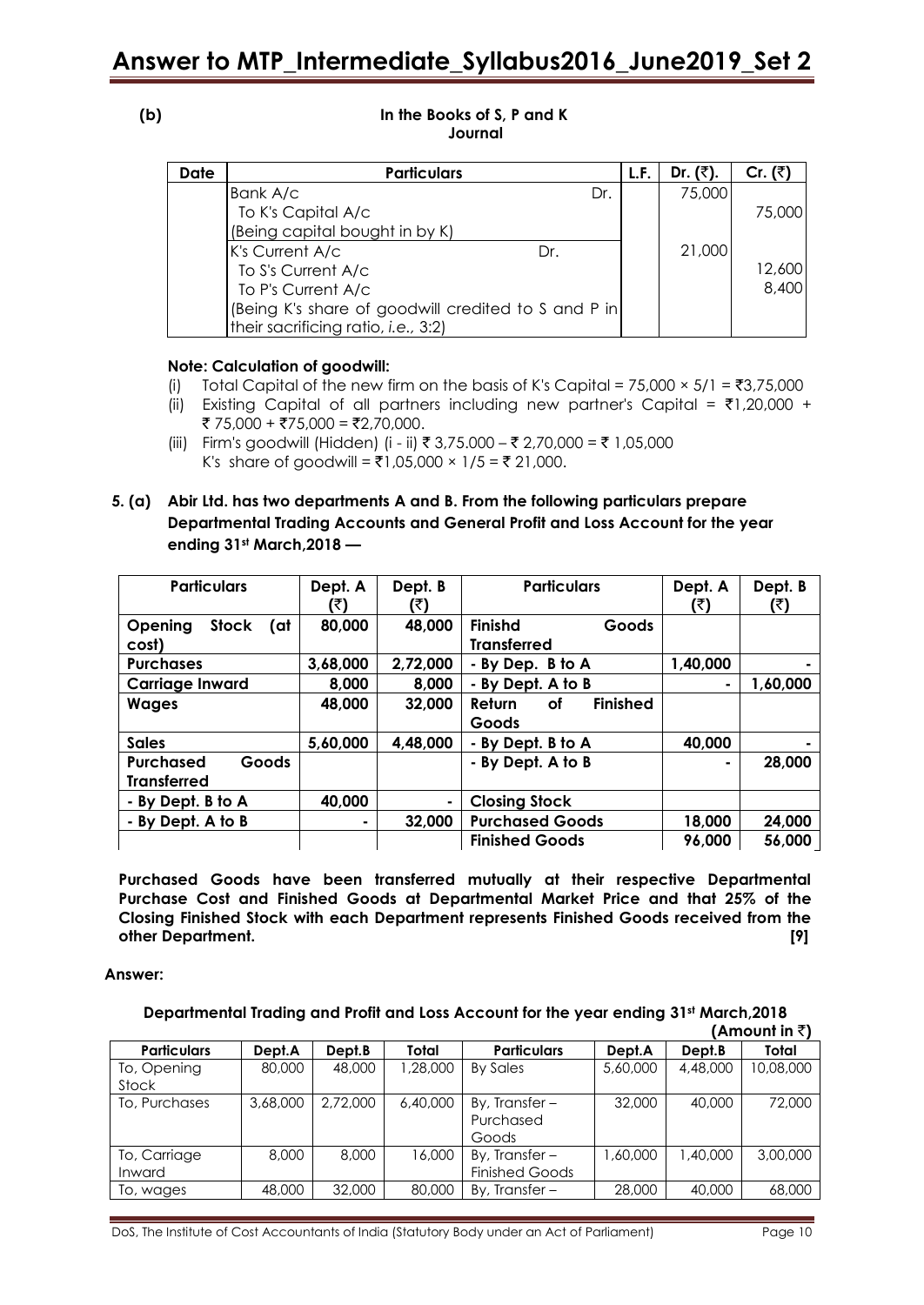|                                        |          |           |           | <b>Finished Goods</b><br>Returned |          |          |           |
|----------------------------------------|----------|-----------|-----------|-----------------------------------|----------|----------|-----------|
| To, Transfer-<br>Purchased<br>Goods    | 40,000   | 32,000    | 72,000    | By, Closing Stock                 |          |          |           |
| To, Transfer-<br><b>Finished Goods</b> | 1,40,000 | 000,00, ا | 3,00,000  | - Purchased<br>Goods              | 18,000   | 24,000   | 42,000    |
| To, Gross Profit                       | ,70,000  | ,68,000   | 3,38,000  | - Finished Goods                  | 96,000   | 56,000   | 1,52,000  |
| Total                                  | 8,94,000 | 7,48,000  | 16,42,000 | Total                             | 8,94,000 | 7,48,000 | 16,42,000 |
| To, Stock<br>Reserve (WN 1)            | 7,200    | 3,500     | 10,700    | By, Gross Profit                  | ,70,000  | 1,68,000 | 3,38,000  |
| To, Net Profit                         | .62,800  | .63,800   | 3,27,300  |                                   |          |          |           |
| Total                                  | 1.70.000 | .64.500   | 3.38.000  | Total                             | 1,70,000 | 1.64.500 | 3,38,000  |

### **Working Note 1:**

### **Stock Reserve to be provided**

| <b>Particulars</b>                      | <b>Department A</b>          | <b>Department B</b>          |
|-----------------------------------------|------------------------------|------------------------------|
| <b>Closing Stock of Finished Goods</b>  | 96,000                       | 56,000                       |
| Element of Finished Goods from other    | $25\%$ of 96,000 =           | $25\%$ of 56,000 =           |
| department                              | 24,000                       | 14,000                       |
| Gross Profit Ratio (Gross Profit/Sales) | $1,68,000/5,60,000 =$        | $1,70,000/6,80,000 =$        |
|                                         | 30%                          | 25%                          |
| Stock Reserve required to be maintained | $24,000 \times 30\% = 7,200$ | $14,000 \times 25\% = 3,500$ |

### **(b) Prepare Purchase Ledger Adjustment A/c in General Ledger:**

| <b>Particulars</b>                                | ₹      | <b>Particulars</b>                                         | ₹     |
|---------------------------------------------------|--------|------------------------------------------------------------|-------|
| Debtors' Ledger Balance as on 1.1.17<br>(Dr.)     | 3.750  | <b>Returns Inwards</b>                                     | 600   |
| Debtors' Ledger Balance as on 1.1.17<br>(Cr.)     | 250    | <b>Returns Outwards</b>                                    | 400   |
| Creditors' Ledger Balance as on<br>$1.1.17$ (Dr.) | 150    | <b>Bills Payable accepted</b>                              | 1,000 |
| Creditors' Ledger Balance as on<br>1.1.17 $(Cr.)$ | 3,200  | <b>Bills Receivable drawn</b>                              | 1,875 |
| Purchase (including cash ₹375)                    | 9,000  | <b>Bills Receivable dishonoured</b>                        | 500   |
| Sales (including cash ₹750)                       | 18,750 | <b>Bills Receivable discounted</b>                         | 375   |
| Cash paid to creditors                            | 5,250  | <b>Bills Receivable endorsed</b>                           | 1,000 |
| <b>Collection from Debtors</b>                    | 15,500 | <b>Bills Receivable as endorsed</b><br>dishonoured         | 250   |
| <b>Discount Allowed</b>                           | 65     | <b>Provision for Bad Debts</b>                             | 275   |
| <b>Discount Received</b>                          | 80     | <b>Transfer from Debtors Ledger to</b><br><b>Creditors</b> | 125   |

### **Answer:**

|      | BOOKS of           |                                           |      |                    |  |  |  |
|------|--------------------|-------------------------------------------|------|--------------------|--|--|--|
|      |                    | In General Ledger                         |      |                    |  |  |  |
| Dr.  |                    | <b>Purchase Ledger Adjustment Account</b> |      |                    |  |  |  |
| Date | <b>Particulars</b> |                                           | Date | <b>Particulars</b> |  |  |  |

 **[6]**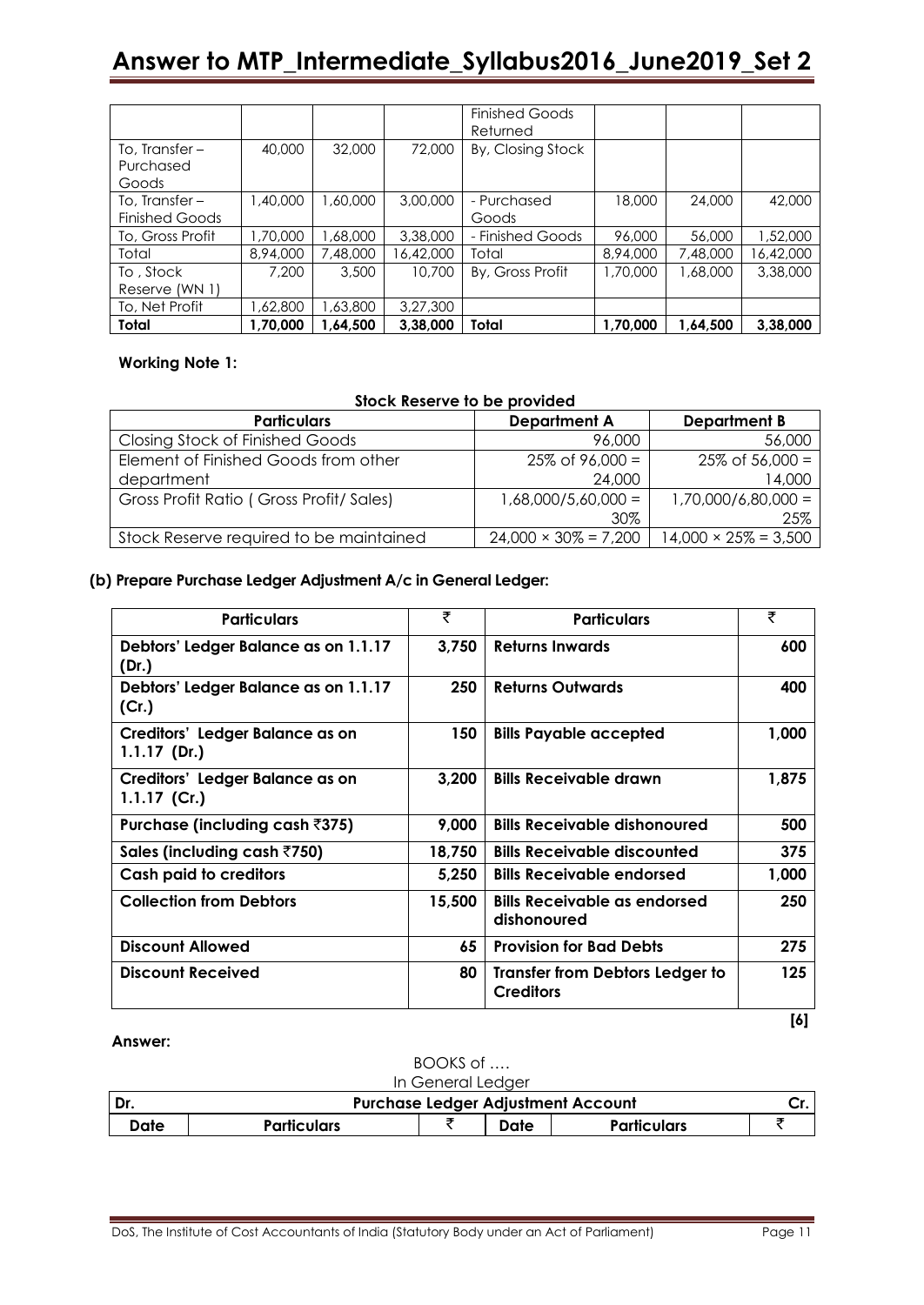| 01.11.17 | To Balance b/f                   | 150    | By Balance b/f                   | 3,200  |
|----------|----------------------------------|--------|----------------------------------|--------|
| 31.12.17 | To General Ledger                |        | <b>By General Ledger</b>         |        |
|          | Adjustment A/c                   |        | Adjustment A/c                   |        |
|          | Cash paid                        | 5,250  | Credit purchases (₹9,000         |        |
|          | <b>Discount Received</b>         | 80     | $-$ ₹375)                        | 8,625  |
|          | <b>Return Outward</b>            | 400    | <b>Endorsed Bills receivable</b> |        |
|          | <b>Bills payable accepted</b>    | 1,000  | dishonored                       | 250    |
|          | <b>Bills Receivable endorsed</b> | 1,000  |                                  |        |
|          | Transfer from Debtors Ledger     |        |                                  |        |
|          | to Creditors Ledger              | 125    |                                  |        |
|          | To Balance c/f                   | 4,070  |                                  |        |
|          |                                  | 12,075 |                                  | 12.075 |

### **Working note**

Cash Purchases: No entry is required to be passed under Self-Balancing system for these transactions as they do not involve Debtors or Creditors A/c.

- **6. (a) On 12th June, 2017, a fire occurred in the premises of Vividha Gupta, a paper merchant. Most of the stocks were destroyed, cost of stock salvaged being** ` **22,400. In addition, some stock was salvaged in a damaged condition and its value in that condition was agreed at** `**20,800. From the books of account, the following particulars were available:**
	- **(i) His stock at the close of account on December 31, 2016 was valued at** ` **1,70,000.**
	- **(ii) His purchases from 1.1.2017 to 12.6.2017 amounted to** ` **2,21,000 and his sales during the period amounted to** ` **3,08,000.**

**On the basis of his accounts for the past three years, it appears that he earns on an average a gross profit of 25% on sales. Mr. Gupta has insured his stock for** ` **1,20,000. Compute the amount of the claim. [7]**

### **Answer:**

### Statement of Claim

|     | <b>Particulars</b>                                                                                                      |          |
|-----|-------------------------------------------------------------------------------------------------------------------------|----------|
|     | A. Estimated Value of Stock as at date of fire                                                                          | ,60,000  |
| IB. | Value of Salvaged Stock & damaged Stock (₹ 22,400 + ₹ 20,800)                                                           | 43,200   |
|     | C. Estimated Value of Stock lost by fire (A - B)                                                                        | 1,16,800 |
|     | D. Amount of claim by applying Average clause:                                                                          |          |
|     | Loss suffered × $\frac{\text{SumInsured}}{\text{ActualInsurable Value}} = ₹1,16,800 \times \frac{71,20,000}{71,60,000}$ | 87,600   |

**Working Note:** Calculation of the value of Closing Stock as on the date of fire.

Memorandum Trading Account for the Period from.01.01.2017 to 12.06.2017

| <b>Particulars</b>                 |          | Particulars                                  |          |
|------------------------------------|----------|----------------------------------------------|----------|
| To Opening Stock                   |          | 1,70,000 By Sales                            | 3,08,000 |
| To Purchases                       |          | 2,21,000 By Closing Stock (Balancing figure) | 1,60,000 |
| $\overline{10}$ Gross Profit @ 25% | 77,000   |                                              |          |
|                                    | 4,68,000 |                                              | 4,68,000 |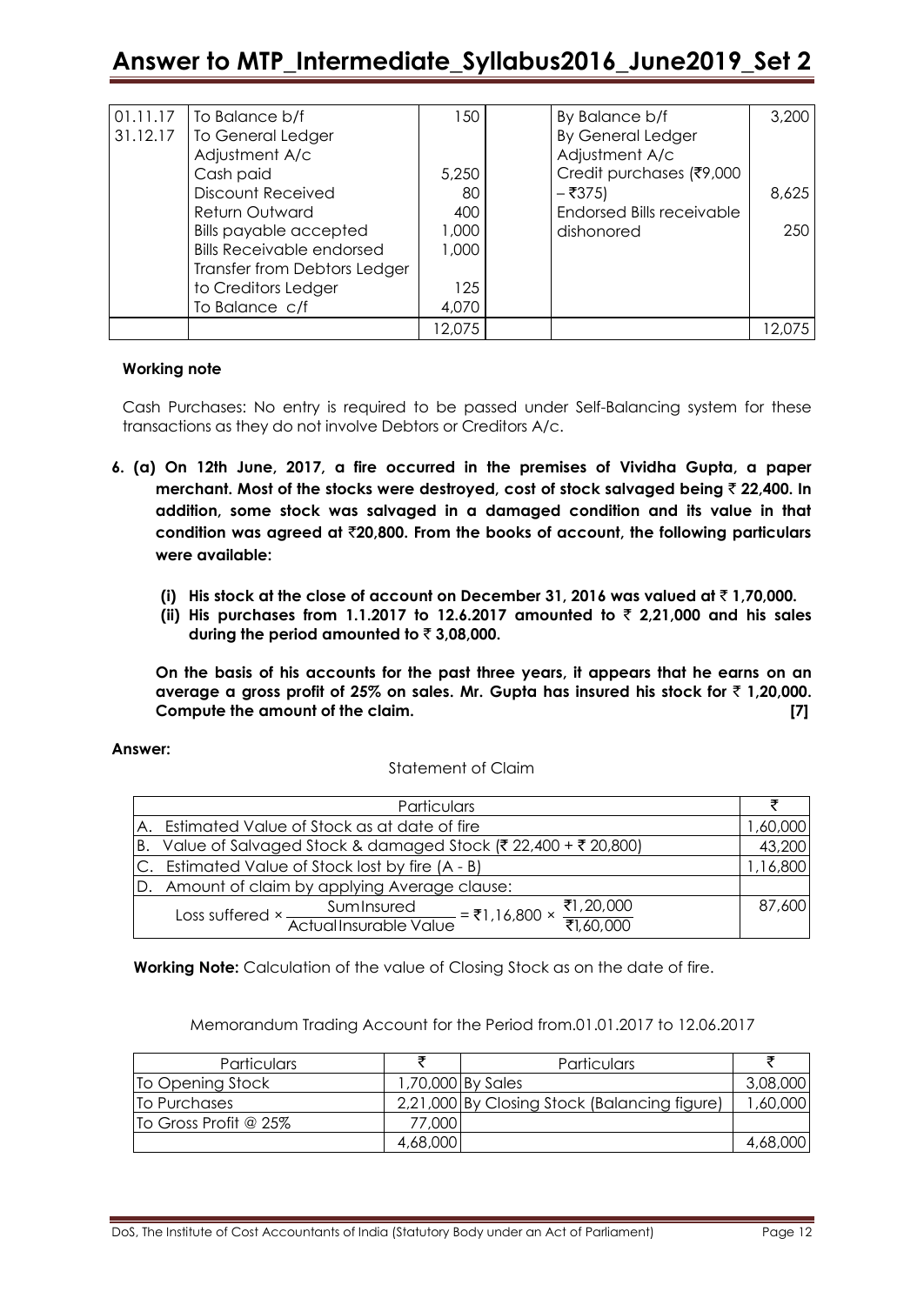**(b) A machinery is sold on hire purchase. The terms of payment are four annual instalments of**  ` **6,000 at the end of each year commencing from the date of agreement. Interest is**  charged @ 20% and is included in the annual payment of  $\bar{z}$  6,000.

**Show Machinery Account and Hire Vendor Account in the books of the purchaser who defaulted in the payment of the third yearly payment where upon the vendor repossessed the machinery. The purchaser provides depreciation on the machinery @ 10% per annum on written down value basis.**

**All workings should form part of your answer. [8]**

### **Answer:**

### **In the books of Hire Purchaser Machinery Account**

| Dr.                  |             |                      | Cr.    |
|----------------------|-------------|----------------------|--------|
| <b>Particulars</b>   | Amount<br>₹ | <b>Particulars</b>   | Amount |
| 1 <sup>st</sup> Year |             | By, Depreciation A/c | 1,553  |
| To, Hire Vendor A/c  | 15,533      | By, Balance c/d      | 13,980 |
|                      | 15,533      |                      | 15,533 |
| 2 <sup>nd</sup> Year |             | By, Depreciation A/c | 1,398  |
| To, Balance b/d      | 13,980      | By, Balance C/d      | 12,582 |
|                      | 13,980      |                      | 13,980 |
| 3rd Year             |             | By, Depreciation A/c | 1,258  |
| To, Balance b/d      | 12,582      | By, Hire Vendor A/c  | 11,000 |
|                      |             | By, Balance C/d      | 324    |
|                      | 12,582      |                      | 12,582 |

### **Hire Vendor Account**

| Dr.                   |        |                      | Cr.    |
|-----------------------|--------|----------------------|--------|
| <b>Particulars</b>    | Amount | <b>Particulars</b>   | Amount |
| To, Bank A/c          | 6,000  | 1 <sup>st</sup> year |        |
| To, Balance           | 12,639 | By, Machinery A/c    | 15,533 |
|                       |        | By, Interest A/c     | 3,106  |
|                       | 18,639 |                      | 18,639 |
| To, Bank A/c          | 6,000  | 2 <sup>nd</sup> year |        |
| To, Balance           | 9,167  | By, Machinery A/c    | 12,639 |
|                       |        | By, Interest A/c     | 2,528  |
|                       | 15,167 |                      | 15,167 |
| To, Machinery A/c     | 11,000 | 3rd year             |        |
| (Repossession vendor) |        | By, Balance b/d      | 9,167  |
|                       |        | By, Interest         | 1,833  |
|                       | 11,000 |                      | 11,000 |

### **Working Notes:**

|                                 | <b>Installment</b><br>Amount | <b>Interest</b> | Principal |
|---------------------------------|------------------------------|-----------------|-----------|
| 4 <sup>th</sup> Instalment      | 6,000                        |                 |           |
| Interest 20/120                 | 1,000                        | 1,000           | 5,000     |
|                                 | 5,000                        |                 |           |
| Add: 3 <sup>rd</sup> Instalment | 6,000                        |                 |           |
|                                 | 11,000                       |                 |           |
| Interest $20/120$               | <u>1,833 </u>                | 1,833           | 4,167     |
|                                 | 9,167                        |                 |           |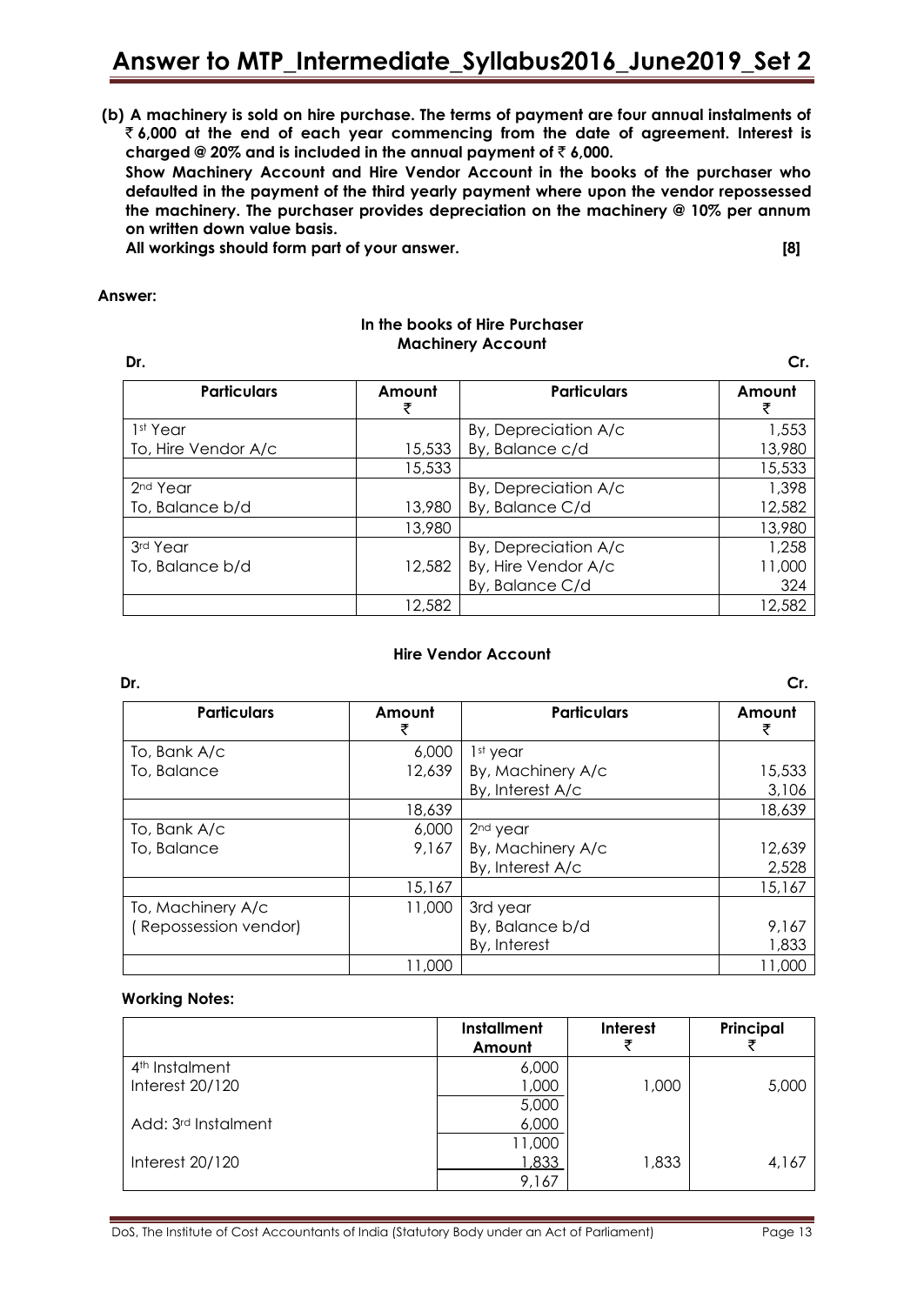| Add: 2 <sup>nd</sup> Instalment | 6,000  |       |        |
|---------------------------------|--------|-------|--------|
|                                 | 15,167 |       |        |
|                                 |        |       |        |
| Interest 20/120                 | 2,528  | 2,528 | 3,472  |
|                                 | 12,639 |       |        |
| Add: 1st Instalment             | 6,000  |       |        |
|                                 | 18,639 |       |        |
| Interest 20/120                 | 3,106  | 3,106 | 2,894  |
|                                 | 5,533  | 8,467 | 15,533 |

**7. (a) BB Ltd. manufacture computers, during the year ended 31st March, 2017 the company manufactured 550 computers, it has the policy of valuing finished stock of goods at a standard cost of** ` **1.8 lakhs per computer. The details of the cost are as under:**

| <b>Particulars</b>                                                | (₹ in lakhs) |
|-------------------------------------------------------------------|--------------|
| <b>Raw material consumed</b>                                      | 400          |
| Direct Labour                                                     | 250          |
| <b>Variable production overheads</b>                              | 150          |
| <b>Fixed production overheads</b>                                 | 290          |
| (Including interest of $\bar{z}$ 100 lakhs)                       |              |
| Compute the value of cost per computer for the purpose of closing |              |
| stock.                                                            |              |
|                                                                   |              |

### **Answer:**

As per AS-2 (Revised), on valuation of Inventories, finished stock of goods should be valued on the basis of absorption costing. While absorbing fixed production overheads the normal production capacity is considered. In this case finished stock has been valued at a standard cost of  $\bar{\tau}$  1.8 lakhs per computer which incidentally synchronizes with the value computed on the basis of absorption costing as under:

| <b>Particulars</b>            | $($ ₹ in lakhs) | $($ ₹ in lakhs) |
|-------------------------------|-----------------|-----------------|
| Materials                     |                 | 400             |
| Direct Labour                 |                 | 250             |
| Variable production overheads |                 | 150             |
| Fixed production overheads    | 290             |                 |
| Less: Interest                | 00              | 190             |
| <b>Total Cost</b>             |                 | 990             |

Number of computers produced 550 (Assumed to be normal production) Cost per computer  $990/550= ₹ 1.80$  lakhs

Policy of the company to value closing stock is not as per AS-2. As per AS-2, the techniques of standard cost method may be used for convenience if the result approximates to the actual cost and standard cost is regularly reviewed if necessary. In the instant case, the cost of inventory can be conveniently calculated as per absorption costing. Therefore, there is no reason that standard costing method should be adopted.

### **(b) Discuss the salient features of Computerised Accounting System. [8]**

### **Answer:**

Computer information system environment exists when one or more computer(s) of any type or size is (are) involved in the processing of any information, whether those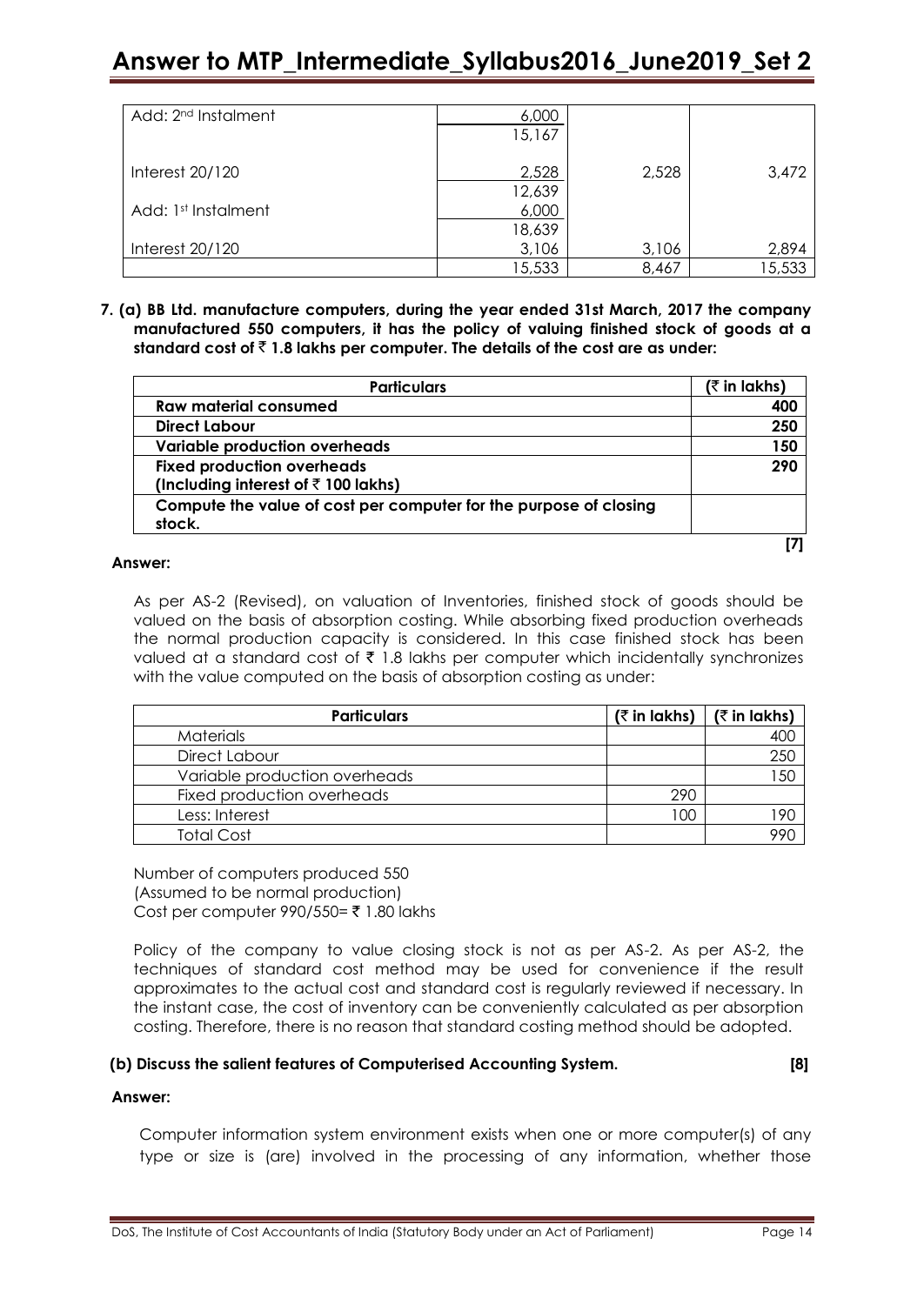computers are operated by the entity or by a third party. A computerised accounting environment will therefore have the following salient features:

- The processing of information will be by one or more computers.
- The computer or computers may be operated by the entity or by a third party.
- The processing of financial information by the computer is done with the help of one or more computer software.
- A computer software includes any program or routine that performs a desired function or set of functions and the documentation required to describe and maintain that program or routine.
- The computer software used for the accounting system may be an acquired software or may be developed specifically for the business.
- Acquired software may consist of a spread sheet package or may be prepackaged accounting software.

### **8. Write short notes on any three of the following: [3x5=15]**

- **(a) Accounting Cycle;**
- **(b) Types of Accounts;**
- **(c) Basic features of Joint Ventures;**
- **(d) Bearer plant as per AS – 10.**

### **Answer:**

### **(a) Accounting Cycle:**

When complete sequence of accounting procedure is done which happens frequently and repeatedly in same directions during an accounting period, the same is called an accounting cycle.

### **Steps/Phases of Accounting Cycle**

The steps or phases of accounting cycle can be developed as under:

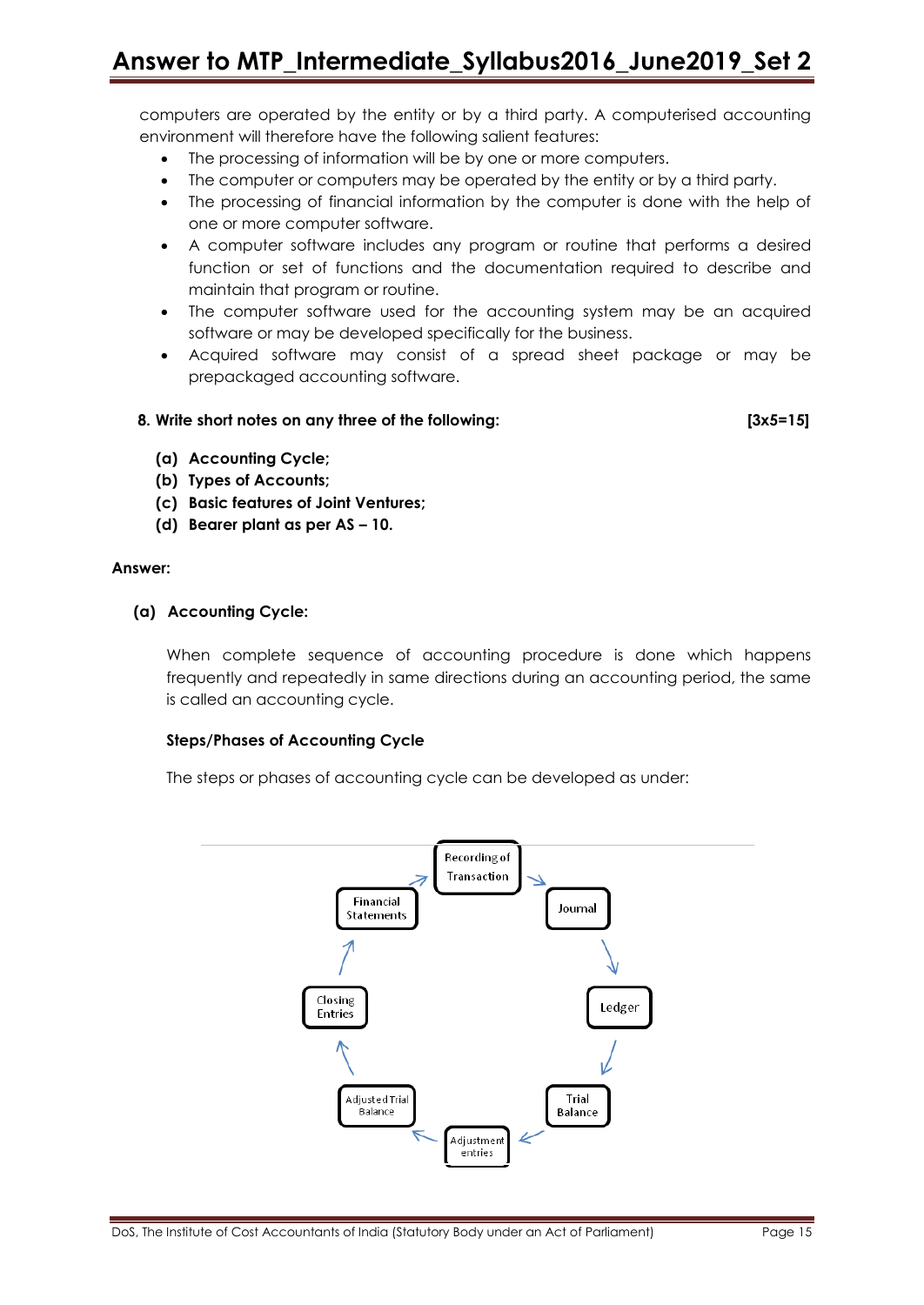Steps/Phases of Accounting Cycle The steps or phases of accounting cycle can be developed as under:

- **(a)** Recording of Transaction: As soon as a transaction happens it is at first recorded in subsidiary book.
- **(b)** Journal: The transactions are recorded in Journal chronologically.
- **(c)** Ledger: All journals are posted into ledger chronologically and in a classified manner.
- **(d)** Trial Balance: After taking all the ledger account's closing balances, a Trial Balance is prepared at the end of the period for the preparations of financial statements.
- **(e)** Adjustment Entries: All the adjustments entries are to be recorded properly and adjusted accordingly before preparing financial statements.
- **(f)** Adjusted Trial Balance: An adjusted Trail Balance may also be prepared.
- **(g)** Closing Entries: All the nominal accounts are to be closed by the transferring to Trading Account and Profit and Loss Account.

### **(b) Types of Accounts:**

We have seen that an account may be related to a person or a thing – tangible or intangible. While doing business transactions (that may be large in number and complex in nature), one may come across numerous accounts that are affected. There must be a way to classify the account on the basis of their common characteristics.

Please take look at the following chart:



Let us see what each type of account means:

- (1) Personal Account: As the name suggests these are accounts related to persons.
	- (a) These persons could be natural persons like Suresh's A/c, Anil's A/c etc.
	- (b) The persons could also be artificial persons like companies, bodies corporate or association of persons or partnerships etc. Accordingly, we could have Infosys Technologies A/c, Charitable Trust A/c, ABC Bank A/c, etc.
	- (c) There could be representative personal accounts as well. Although the individual identity of persons related to these is known, the convention is to reflect them as collective accounts. e.g. when salary is payable to employees, we know how much is payable to each of them, but collectively the account is